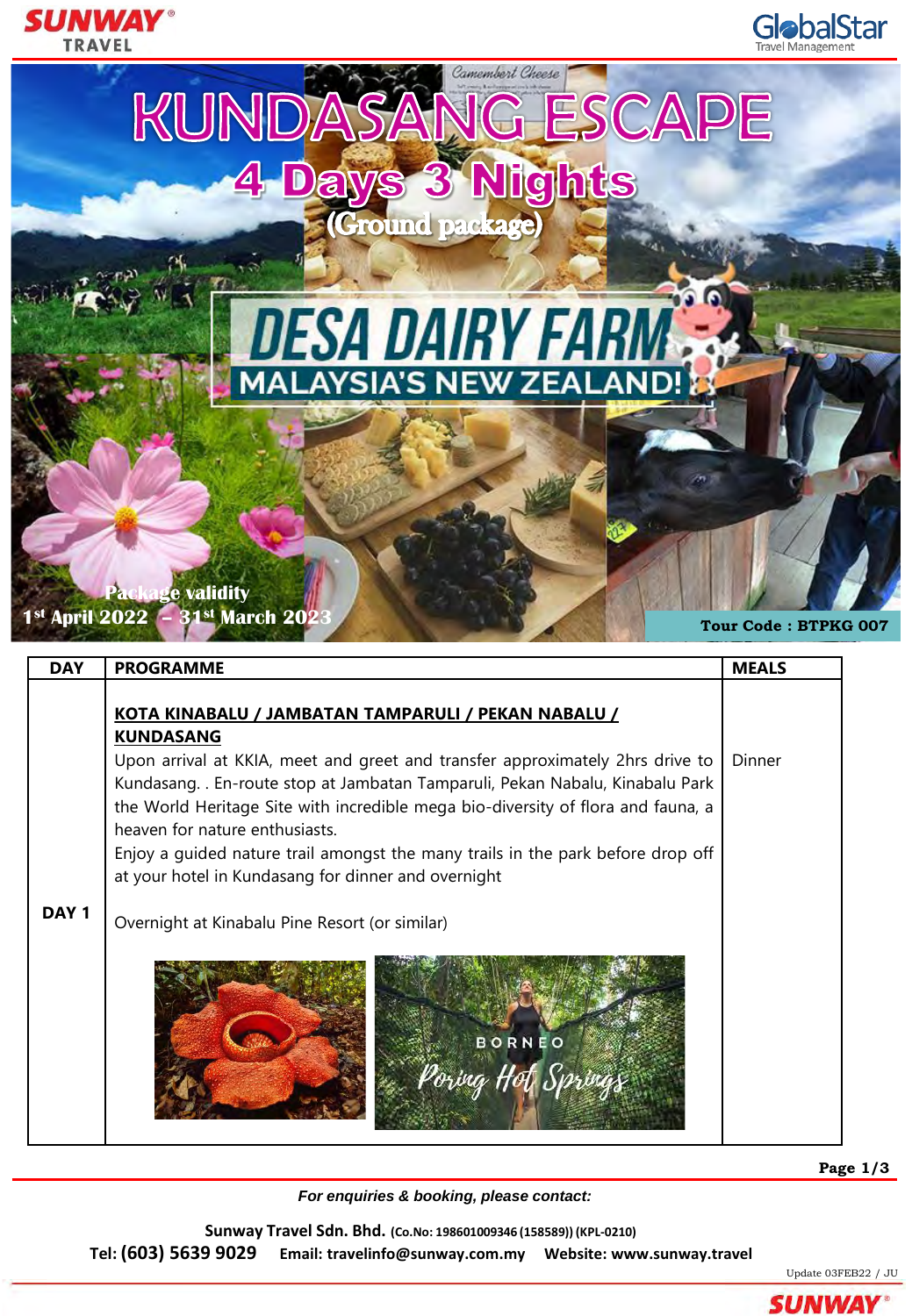



T

| DAY <sub>2</sub> | <b>KUNDASANG / PORING HOTSPRING / DESA FARM / RUMAH TERBALIK</b><br>After breakfast check out and transfer to Hot Spring tour which offers visitor the<br>opportunity for an invigorating dip into its hot sulphur springs. For a closer look<br>at nature, take the 41m high canopy walk which offers a spectacular view of the<br>Borneo Rainforest flora and fauna. Depart from Poring to Desa Dairy Farm -<br>located at the foothill of Mt.Kinabalu, at the mesilau plateau, Kundasang, Ranau.<br>Desa Dairy Farm provides good education to understand how fresh milk is being<br>processed from raw to finish product.<br>The best time to visit the farm is around 2.30pm as milking session starting at<br>3pm everyday. You can see all the cows are lining up waiting for milking.<br>Return to Kundasang and journey back to Kota Kinabalu<br>En-route stop at "Rumah Terbalik (which translates to "Upside Down House"),<br>turn your wold upside down when you visit this unique house in Tamparuli -<br>literally! The first of its kind in Southeast Asia and among the five upside down<br>structures in the world. (3 are found in Europe and another in Japan)<br>Evening, transfer for dinner at a local restaurant.<br>Overnight at city hotel/resort | <b>Breakfast</b><br>Lunch<br>Dinner |
|------------------|----------------------------------------------------------------------------------------------------------------------------------------------------------------------------------------------------------------------------------------------------------------------------------------------------------------------------------------------------------------------------------------------------------------------------------------------------------------------------------------------------------------------------------------------------------------------------------------------------------------------------------------------------------------------------------------------------------------------------------------------------------------------------------------------------------------------------------------------------------------------------------------------------------------------------------------------------------------------------------------------------------------------------------------------------------------------------------------------------------------------------------------------------------------------------------------------------------------------------------------------------------------------------|-------------------------------------|
| DAY <sub>3</sub> | <b>MANUKAN / SAPI ISLAND EXCURSION</b><br>0900hr - Pick up from hotel lobby and transfer to jetty.<br>0930hr - Board boat for about 10-15minutes to Manukan Island. Free to swim<br>and snorkel on your own. Spend designated time at Manukan and hop boat to<br>Sapi Island - popularly known of Tunku Abdul Rahman Park's island being the<br>popular for snorkeling. Spend the day for your own leisure: swimming,<br>snorkeling and just laze yourself or suntan at the white sandy beach. Short and<br>simple trails are available for your own option if you wish. A sumptuous BBQ will<br>be served for you to enjoy your lunch on the island. After lunch, continue your<br>free leisure.<br>1500 hr - Standby at the island jetty for departure.<br>Note: Recommended items to bring: insect repellent, drinking water, hat, sun<br>block, camera or video, swim wear, towel and good walking shoes or sandals.<br>Evening, transfer for dinner at a local restaurant.<br>Overnight at city hotel/resort                                                                                                                                                                                                                                                          | <b>Breakfast</b><br>Lunch<br>Dinner |
| DAY <sub>4</sub> | <b>DEPARTURE</b><br>- Breakfast at hotel. Free at leisure till departure.                                                                                                                                                                                                                                                                                                                                                                                                                                                                                                                                                                                                                                                                                                                                                                                                                                                                                                                                                                                                                                                                                                                                                                                                  | <b>Breakfast</b>                    |

**Page 2/3**

*For enquiries & booking, please contact:*

**Sunway Travel Sdn. Bhd. (Co.No: 198601009346 (158589)) (KPL-0210) Tel: (603) 5639 9029 Email: travelinfo@sunway.com.my Website: www.sunway.travel** 



**SUNWAY**